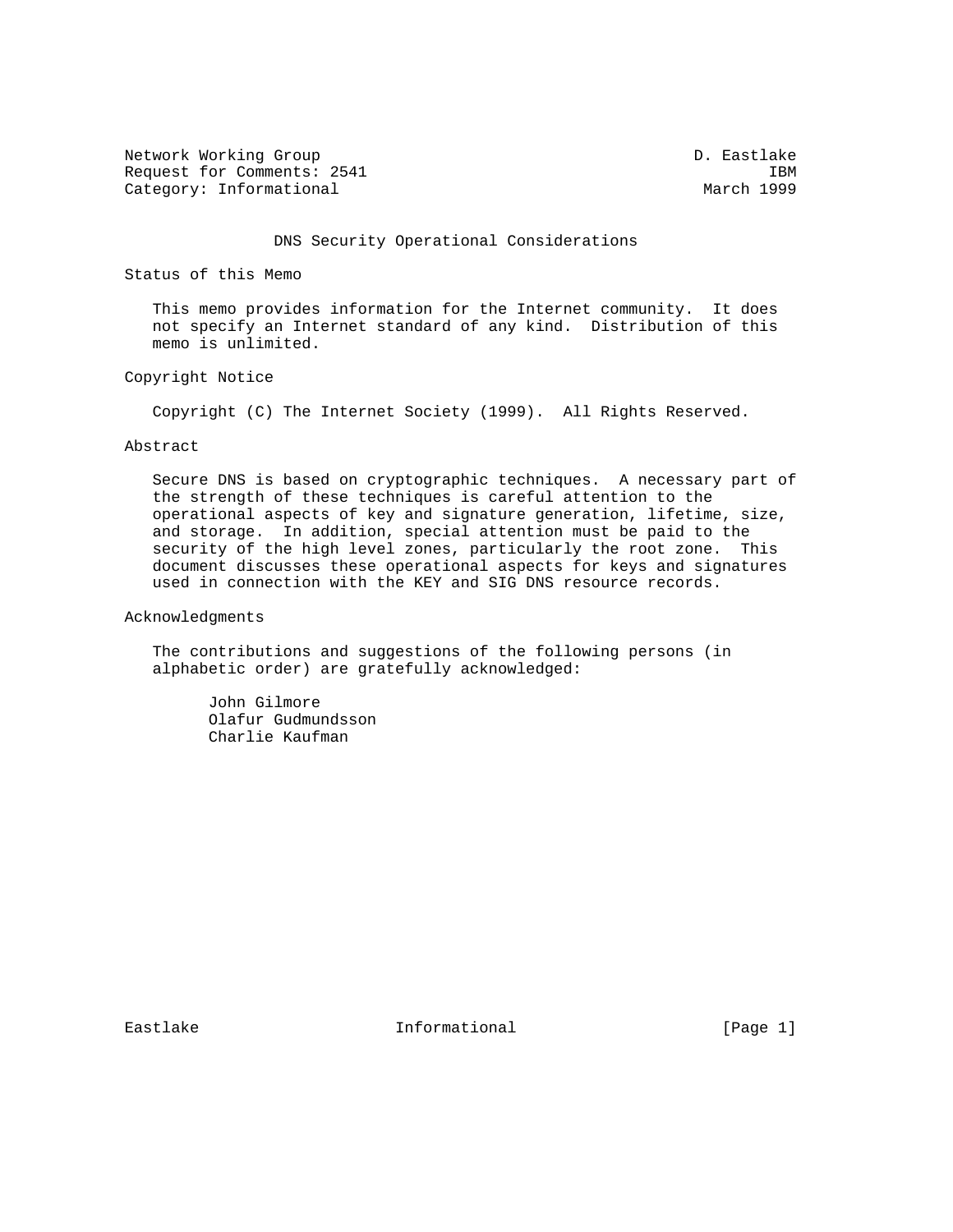# Table of Contents

| 2. Public/Private Key Generation2                          |
|------------------------------------------------------------|
|                                                            |
| 4. Public/Private Key Size Considerations3                 |
|                                                            |
|                                                            |
|                                                            |
| 6. High Level Zones, The Root Zone, and The Meta-Root Key5 |
|                                                            |
|                                                            |
|                                                            |
|                                                            |

## 1. Introduction

 This document describes operational considerations for the generation, lifetime, size, and storage of DNS cryptographic keys and signatures for use in the KEY and SIG resource records [RFC 2535]. Particular attention is paid to high level zones and the root zone.

2. Public/Private Key Generation

 Careful generation of all keys is a sometimes overlooked but absolutely essential element in any cryptographically secure system. The strongest algorithms used with the longest keys are still of no use if an adversary can guess enough to lower the size of the likely key space so that it can be exhaustively searched. Technical suggestions for the generation of random keys will be found in [RFC 1750].

 Long term keys are particularly sensitive as they will represent a more valuable target and be subject to attack for a longer time than short period keys. It is strongly recommended that long term key generation occur off-line in a manner isolated from the network via an air gap or, at a minimum, high level secure hardware.

3. Public/Private Key Lifetimes

 No key should be used forever. The longer a key is in use, the greater the probability that it will have been compromised through carelessness, accident, espionage, or cryptanalysis. Furthermore, if

Eastlake Informational [Page 2]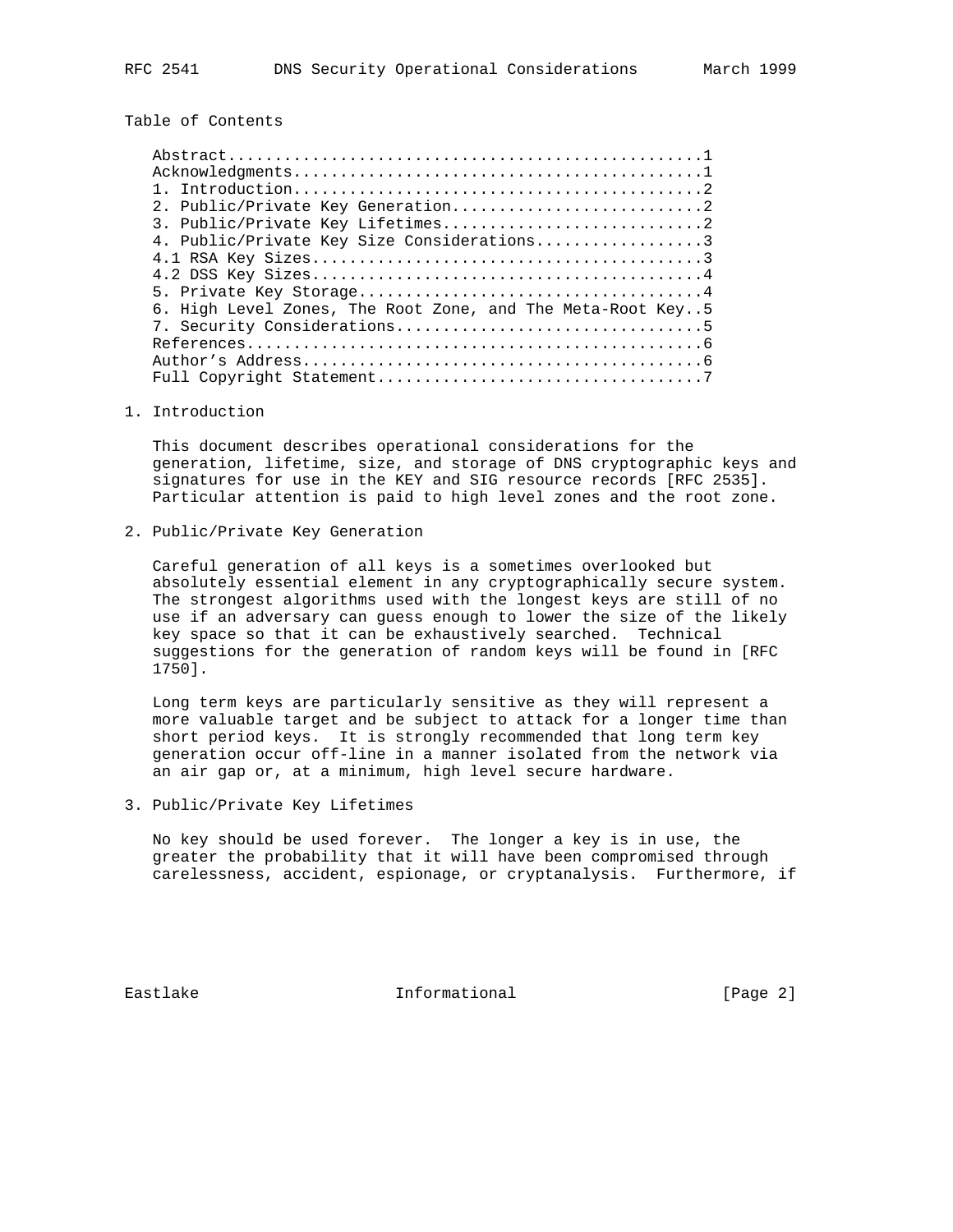key rollover is a rare event, there is an increased risk that, when the time does come to change the key, no one at the site will remember how to do it or operational problems will have developed in the key rollover procedures.

 While public key lifetime is a matter of local policy, these considerations imply that, unless there are extraordinary circumstances, no long term key should have a lifetime significantly over four years. In fact, a reasonable guideline for long term keys that are kept off-line and carefully guarded is a 13 month lifetime with the intent that they be replaced every year. A reasonable maximum lifetime for keys that are used for transaction security or the like and are kept on line is 36 days with the intent that they be replaced monthly or more often. In many cases, a key lifetime of somewhat over a day may be reasonable.

 On the other hand, public keys with too short a lifetime can lead to excessive resource consumption in re-signing data and retrieving fresh information because cached information becomes stale. In the Internet environment, almost all public keys should have lifetimes no shorter than three minutes, which is a reasonable estimate of maximum packet delay even in unusual circumstances.

4. Public/Private Key Size Considerations

 There are a number of factors that effect public key size choice for use in the DNS security extension. Unfortunately, these factors usually do not all point in the same direction. Choice of zone key size should generally be made by the zone administrator depending on their local conditions.

 For most schemes, larger keys are more secure but slower. In addition, larger keys increase the size of the KEY and SIG RRs. This increases the chance of DNS UDP packet overflow and the possible necessity for using higher overhead TCP in responses.

4.1 RSA Key Sizes

 Given a small public exponent, verification (the most common operation) for the MD5/RSA algorithm will vary roughly with the square of the modulus length, signing will vary with the cube of the modulus length, and key generation (the least common operation) will vary with the fourth power of the modulus length. The current best algorithms for factoring a modulus and breaking RSA security vary roughly with the 1.6 power of the modulus itself. Thus going from a 640 bit modulus to a 1280 bit modulus only increases the verification time by a factor of 4 but may increase the work factor of breaking the key by over 2^900.

Eastlake Informational [Page 3]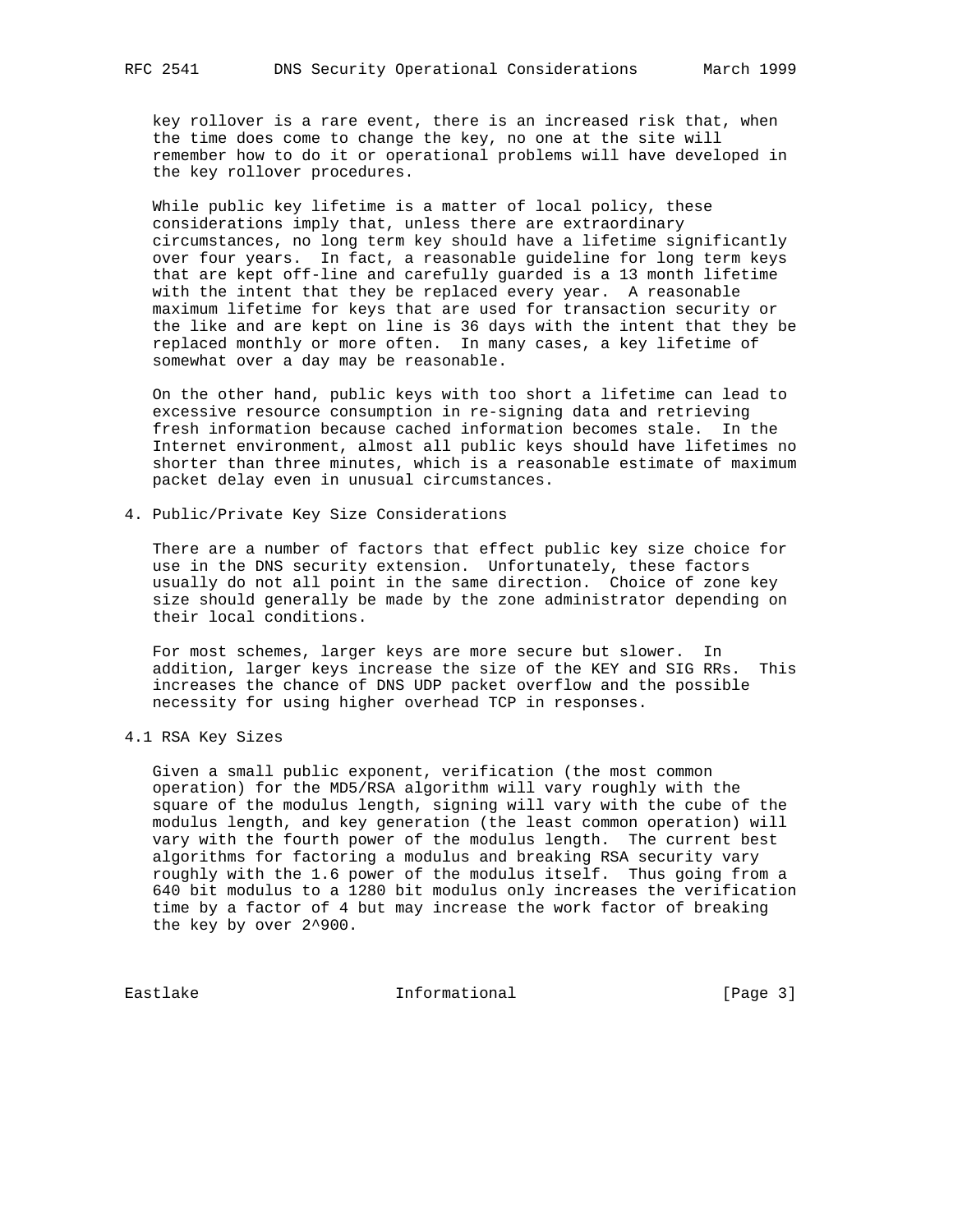The recommended minimum RSA algorithm modulus size is 704 bits which is believed by the author to be secure at this time. But high level zones in the DNS tree may wish to set a higher minimum, perhaps 1000 bits, for security reasons. (Since the United States National Security Agency generally permits export of encryption systems using an RSA modulus of up to 512 bits, use of that small a modulus, i.e. n, must be considered weak.)

 For an RSA key used only to secure data and not to secure other keys, 704 bits should be adequate at this time.

4.2 DSS Key Sizes

 DSS keys are probably roughly as strong as an RSA key of the same length but DSS signatures are significantly smaller.

5. Private Key Storage

 It is recommended that, where possible, zone private keys and the zone file master copy be kept and used in off-line, non-network connected, physically secure machines only. Periodically an application can be run to add authentication to a zone by adding SIG and NXT RRs and adding no-key type KEY RRs for subzones/algorithms where a real KEY RR for the subzone with that algorithm is not provided. Then the augmented file can be transferred, perhaps by sneaker-net, to the networked zone primary server machine.

 The idea is to have a one way information flow to the network to avoid the possibility of tampering from the network. Keeping the zone master file on-line on the network and simply cycling it through an off-line signer does not do this. The on-line version could still be tampered with if the host it resides on is compromised. For maximum security, the master copy of the zone file should be off net and should not be updated based on an unsecured network mediated communication.

 This is not possible if the zone is to be dynamically updated securely [RFC 2137]. At least a private key capable of updating the SOA and NXT chain must be on line in that case.

 Secure resolvers must be configured with some trusted on-line public key information (or a secure path to such a resolver) or they will be unable to authenticate. Although on line, this public key information must be protected or it could be altered so that spoofed DNS data would appear authentic.

Eastlake **Informational** Informational [Page 4]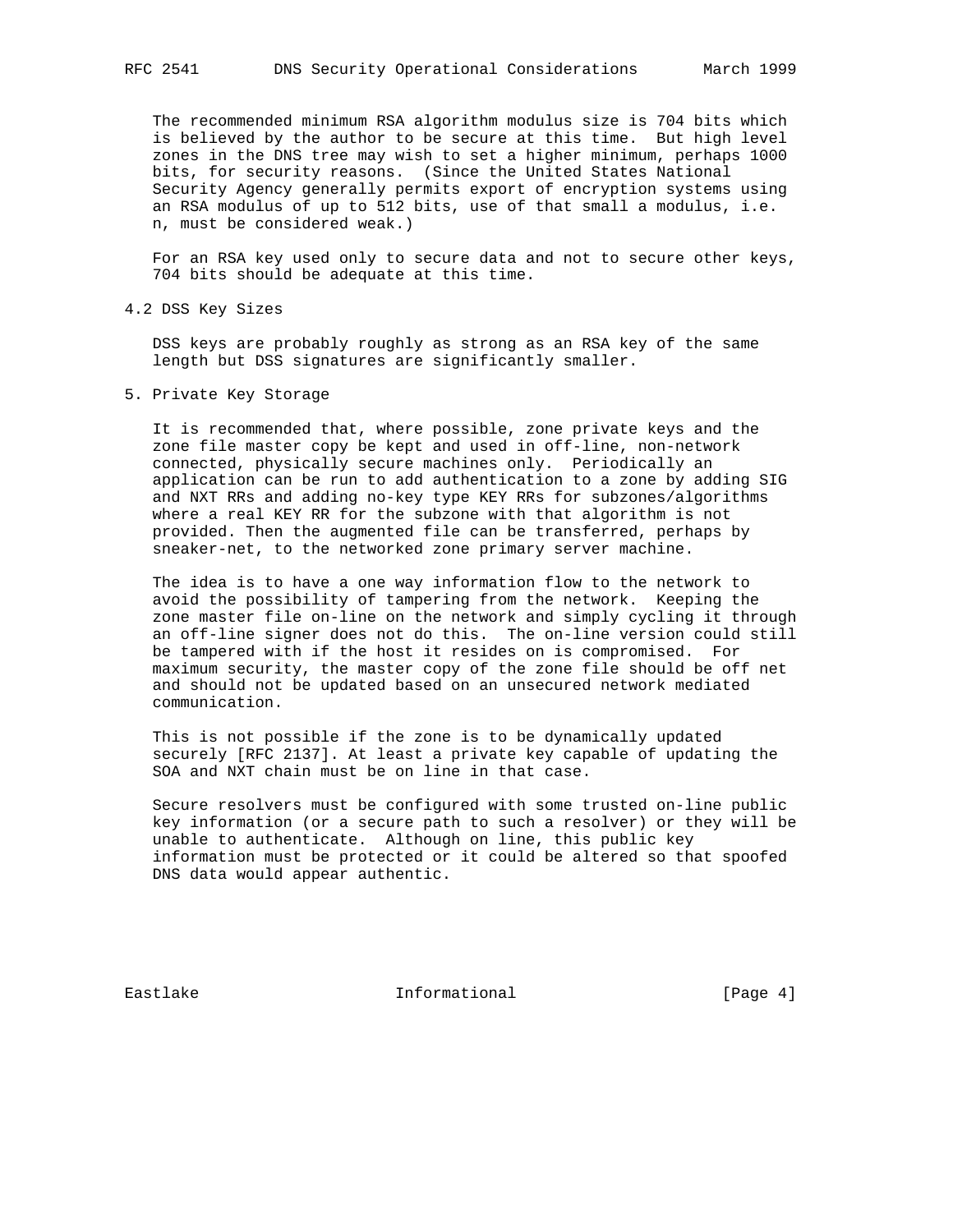Non-zone private keys, such as host or user keys, generally have to be kept on line to be used for real-time purposes such as DNS transaction security.

6. High Level Zones, The Root Zone, and The Meta-Root Key

 Higher level zones are generally more sensitive than lower level zones. Anyone controlling or breaking the security of a zone thereby obtains authority over all of its subdomains (except in the case of resolvers that have locally configured the public key of a subdomain). Therefore, extra care should be taken with high level zones and strong keys used.

 The root zone is the most critical of all zones. Someone controlling or compromising the security of the root zone would control the entire DNS name space of all resolvers using that root zone (except in the case of resolvers that have locally configured the public key of a subdomain). Therefore, the utmost care must be taken in the securing of the root zone. The strongest and most carefully handled keys should be used. The root zone private key should always be kept off line.

 Many resolvers will start at a root server for their access to and authentication of DNS data. Securely updating an enormous population of resolvers around the world will be extremely difficult. Yet the guidelines in section 3 above would imply that the root zone private key be changed annually or more often and if it were staticly configured at all these resolvers, it would have to be updated when changed.

 To permit relatively frequent change to the root zone key yet minimize exposure of the ultimate key of the DNS tree, there will be a "meta-root" key used very rarely and then only to sign a sequence of regular root key RRsets with overlapping time validity periods that are to be rolled out. The root zone contains the meta-root and current regular root KEY RR(s) signed by SIG RRs under both the meta-root and other root private key(s) themselves.

 The utmost security in the storage and use of the meta-root key is essential. The exact techniques are precautions to be used are beyond the scope of this document. Because of its special position, it may be best to continue with the same meta-root key for an extended period of time such as ten to fifteen years.

7. Security Considerations

 The entirety of this document is concerned with operational considerations of public/private key pair DNS Security.

Eastlake Informational [Page 5]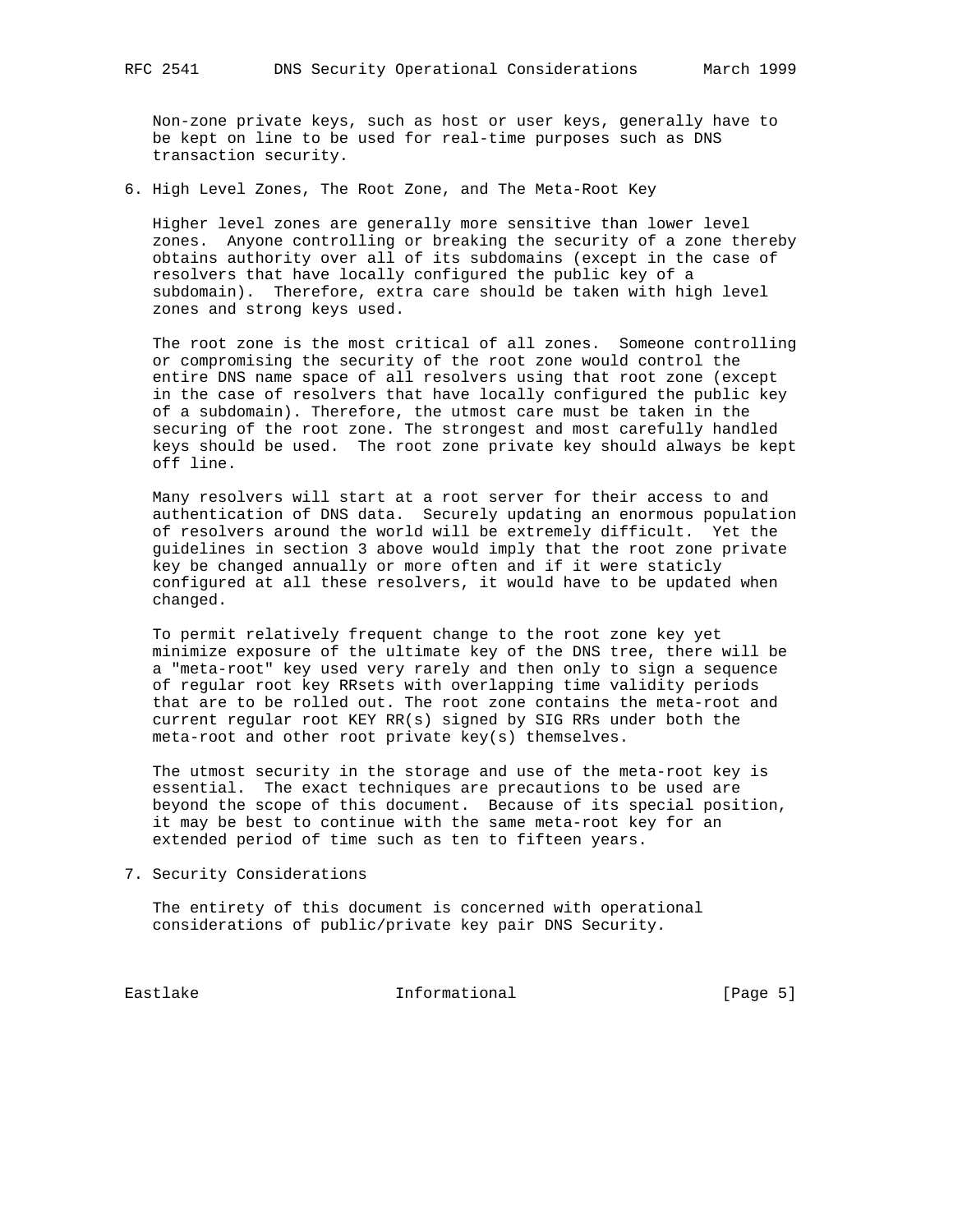|  | RFC 2541 |  |  |  | DNS Security Operational Considerations |
|--|----------|--|--|--|-----------------------------------------|
|--|----------|--|--|--|-----------------------------------------|

References

|                  | [RFC 1034] Mockapetris, P., "Domain Names - Concepts and<br>Facilities", STD 13, RFC 1034, November 1987.      |  |  |  |  |  |
|------------------|----------------------------------------------------------------------------------------------------------------|--|--|--|--|--|
| [RFC 1035]       | Mockapetris, P., "Domain Names - Implementation and<br>Specifications", STD 13, RFC 1035, November 1987.       |  |  |  |  |  |
| [RFC 1750]       | Eastlake, D., Crocker, S. and J. Schiller, "Randomness<br>Requirements for Security", RFC 1750, December 1994. |  |  |  |  |  |
| [RFC 2065]       | Eastlake, D. and C. Kaufman, "Domain Name System<br>Security Extensions", RFC 2065, January 1997.              |  |  |  |  |  |
| [RFC 2137]       | Eastlake, D., "Secure Domain Name System Dynamic<br>Update", RFC 2137, April 1997.                             |  |  |  |  |  |
|                  | [RFC 2535] Eastlake, D., "Domain Name System Security Extensions",<br>RFC 2535, March 1999.                    |  |  |  |  |  |
|                  | [RSA FAQ] RSADSI Frequently Asked Questions periodic posting.                                                  |  |  |  |  |  |
| Author's Address |                                                                                                                |  |  |  |  |  |
| <b>TRM</b>       | Donald E. Eastlake 3rd<br>65 Shindegan Hill Road, RR #1<br>Carmel, NY 10512                                    |  |  |  |  |  |
|                  | Phone: $+1-914-276-2668(h)$<br>$+1-914-784-7913(w)$                                                            |  |  |  |  |  |

Fax: +1-914-784-3833(w)

EMail: dee3@us.ibm.com

Eastlake Informational [Page 6]